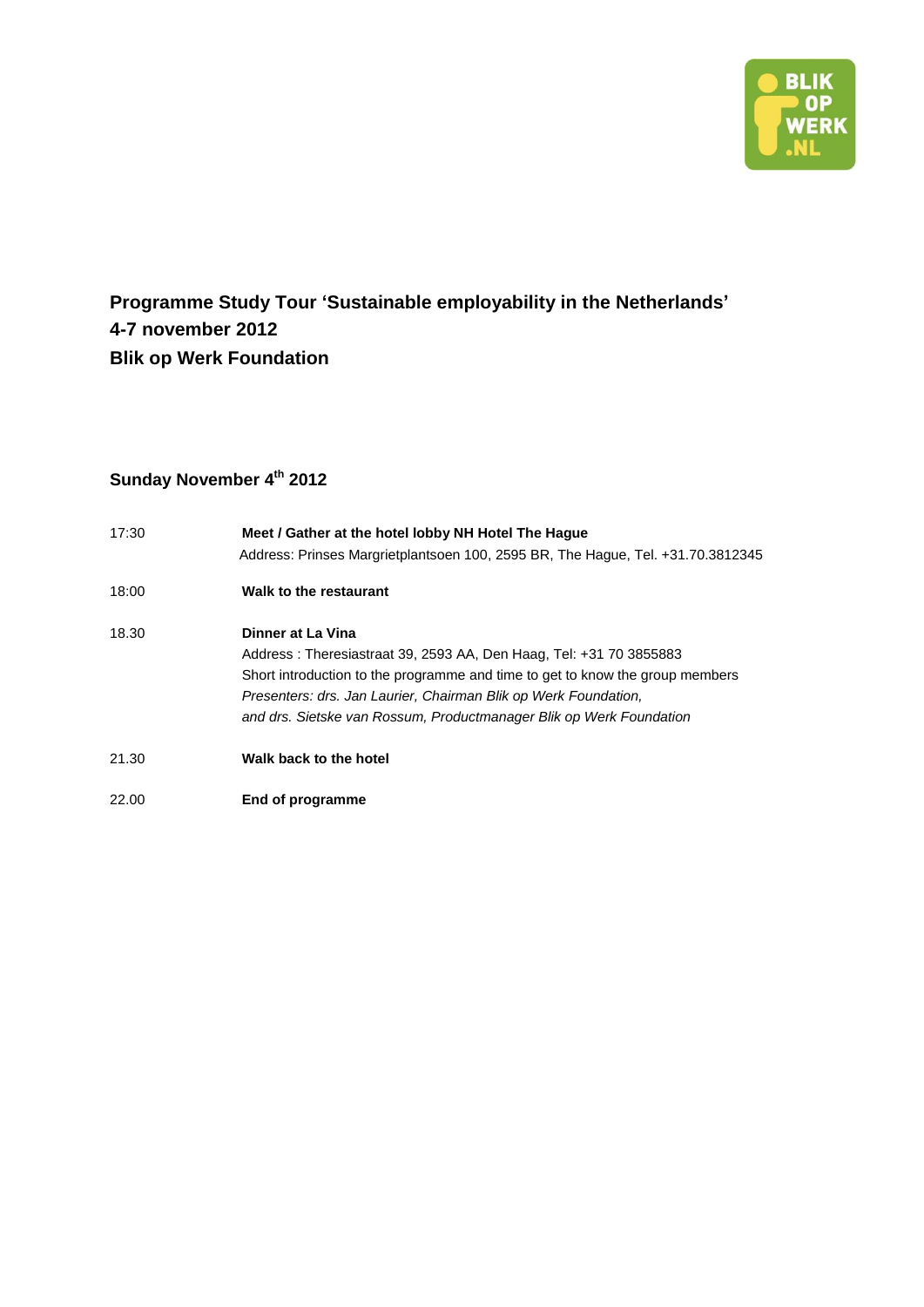#### **Monday November 5th 2012**

| 8.30           | Walk from hotel to Ministry of Social Affairs and Employment<br>Address: Anna van Hannoverstraat 4, 2595 BJ, The Hague |                                                                                                                                                                                                                                                                 |  |  |  |
|----------------|------------------------------------------------------------------------------------------------------------------------|-----------------------------------------------------------------------------------------------------------------------------------------------------------------------------------------------------------------------------------------------------------------|--|--|--|
| $9.00 - 12.30$ | Overview: sustainable employability and workability in the Netherlands                                                 |                                                                                                                                                                                                                                                                 |  |  |  |
|                | 9.00                                                                                                                   | Entrance into the Ministry & coffee/tea and welcome                                                                                                                                                                                                             |  |  |  |
|                | 9:30                                                                                                                   | An overview of the Dutch situation: Trends and policies in the Netherlands on<br>sustainable employability, older workers and pensions                                                                                                                          |  |  |  |
|                |                                                                                                                        | Presenter: Annemieke Wortman, senior policy advisor and coordinator of the<br>sustainable employability campaign, Ministry of Social Affairs and<br>Employment                                                                                                  |  |  |  |
|                | 10:30                                                                                                                  | The European perspective: Facts and figures, ESF-programs* on sustainable<br>employability in the Netherlands and results of the ESF Age Network.<br>Presenter: Brenda Gietema, coordinator ESF Age Network at the Ministry of<br>Social Affairs and Employment |  |  |  |
|                | 11:15                                                                                                                  | Short break                                                                                                                                                                                                                                                     |  |  |  |
|                | 11:30                                                                                                                  | Work Ability in the Netherlands: program, role of Blik op Werk Foundation,<br>database<br>Presenter: Sietske van Rossum, Productmanager Blik op Werk Foundation                                                                                                 |  |  |  |
|                | 12.00                                                                                                                  | Practice case: Scania Group<br>Approach to improve the workability of workers at Scania<br>Presenter: Philip Blom, Manager / Senior medical Officer                                                                                                             |  |  |  |

\*As one of the European Union's Structural Funds, ESF seeks to reduce differences in prosperity across the EU and enhance economic and social cohesion. The ESF is a key part of the [Europe 2020](http://ec.europa.eu/eu2020/index_en.htm) strategy for jobs and smart, sustainable and inclusive growth. It supports the EU's goal of increasing employment by giving unemployed and disadvantaged people the training and support they need to enter jobs. ESF also equips the workforce with the skills needed by business in a competitive global economy.

| $12.30 - 13.30$ | Buffet lunch: Time for questions & discussion                                                                                                                                                                                                                                                                                                                                                                                                                                                                                                                             |  |  |
|-----------------|---------------------------------------------------------------------------------------------------------------------------------------------------------------------------------------------------------------------------------------------------------------------------------------------------------------------------------------------------------------------------------------------------------------------------------------------------------------------------------------------------------------------------------------------------------------------------|--|--|
| 13:30           | Transfer to Bilderberg hotel Castle 't Kerckebosch by tourbus                                                                                                                                                                                                                                                                                                                                                                                                                                                                                                             |  |  |
|                 | Address: Arnhemse Bovenweg 31, 3708 AA, Zeist                                                                                                                                                                                                                                                                                                                                                                                                                                                                                                                             |  |  |
| $15.00 - 16:30$ | <b>Best Practice: Bilderberg Hotelgroup</b><br>Topic: Well being at work as part of the corporate social responsibility and the development<br>of knowledge and skills during the whole career<br>- how to realise<br>- success factors and unexpected factors<br>- experiences from the workfloor<br>- cooperation with professionals<br>Presenters:<br>Els van Batum, Director Human Resources and Organisation<br>Yvonne Ingels: Corporate Housekeeper<br>Annet Ros/Diny Kamphorst: head of section Housekeeping<br><b>Questions &amp; Discussion</b><br>Afternoon tea |  |  |
| 16.30           | Bus transfer to the city of Maastricht                                                                                                                                                                                                                                                                                                                                                                                                                                                                                                                                    |  |  |
| 18:30           | Check in at Hotel at L'Empereur<br>Address: Stationsstraat 2, Maastricht Tel. +31.43.3213838                                                                                                                                                                                                                                                                                                                                                                                                                                                                              |  |  |
| 19.30           | Dinner in Maastricht at Restaurant Hotel L'Empereur<br>Special guest: Prof.Dr. Tinka van Vuuren, extraordinary Professor Open University /<br>Senior consultant at Loyalis<br>Speech on: Vitality management and workability in the Dutch education sector<br>(results and interventions)                                                                                                                                                                                                                                                                                 |  |  |
| ∩∩ רר           | End of programme                                                                                                                                                                                                                                                                                                                                                                                                                                                                                                                                                          |  |  |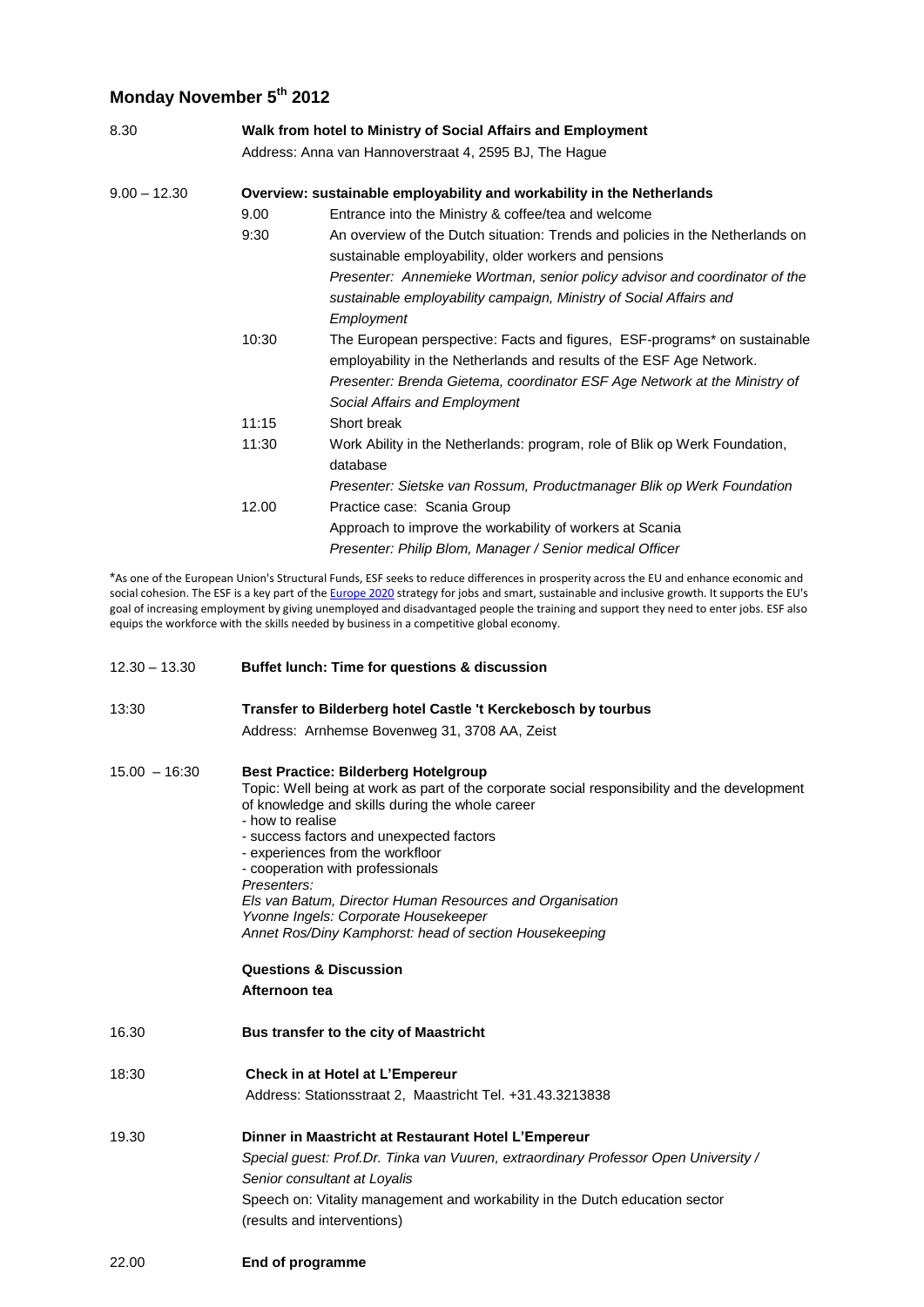# **Tuesday November 6th 2012**

| 08.30 uur     | Walk or transfer from hotel L'Empereur to Vivre                                   |  |  |  |
|---------------|-----------------------------------------------------------------------------------|--|--|--|
|               | Vivre, Elderly care and Chronically ill care; living, welfare and care services   |  |  |  |
|               | Address: Polvertorenstraat 4, 6211 LX, Maastricht                                 |  |  |  |
| 09.00-12:00   | Zorg aan Zet, Employers union for Healthcare Organisations in Province of Limburg |  |  |  |
|               | Topic: the regional approach and the importance of a learning network             |  |  |  |
|               | Presenter: Joep Mooren, director                                                  |  |  |  |
|               | Results of the workability research of the Zorg aan Zet Network                   |  |  |  |
|               | Presenter: Prof. dr. Alex Burdorf, Erasmus Medical Centre                         |  |  |  |
|               | Best practices healthcare organisation                                            |  |  |  |
|               | Vivre, Elderly care and Chronically ill care                                      |  |  |  |
|               | <b>Elkerliek Hospital</b>                                                         |  |  |  |
|               | Hester Wagenvoort, HR Projectmanager                                              |  |  |  |
| 12.00 - 14.30 | Lunch with interactive "round table or world café program"                        |  |  |  |
| 14.30         | <b>Transfer to Gulpener Brewery</b>                                               |  |  |  |
|               | Address: Rijksweg 16, Gulpen                                                      |  |  |  |
| 15:00 - 17.30 |                                                                                   |  |  |  |
|               | <b>Gulpener Brewery, company visit</b>                                            |  |  |  |
|               | Brewery tour                                                                      |  |  |  |
|               | Topic: Sustainability and Life course approach in SME                             |  |  |  |
|               | Drinks in cafe                                                                    |  |  |  |
| 19.30         | <b>Dinner at Restaurant in Maastricht</b>                                         |  |  |  |
| 22.00         | End of programme                                                                  |  |  |  |